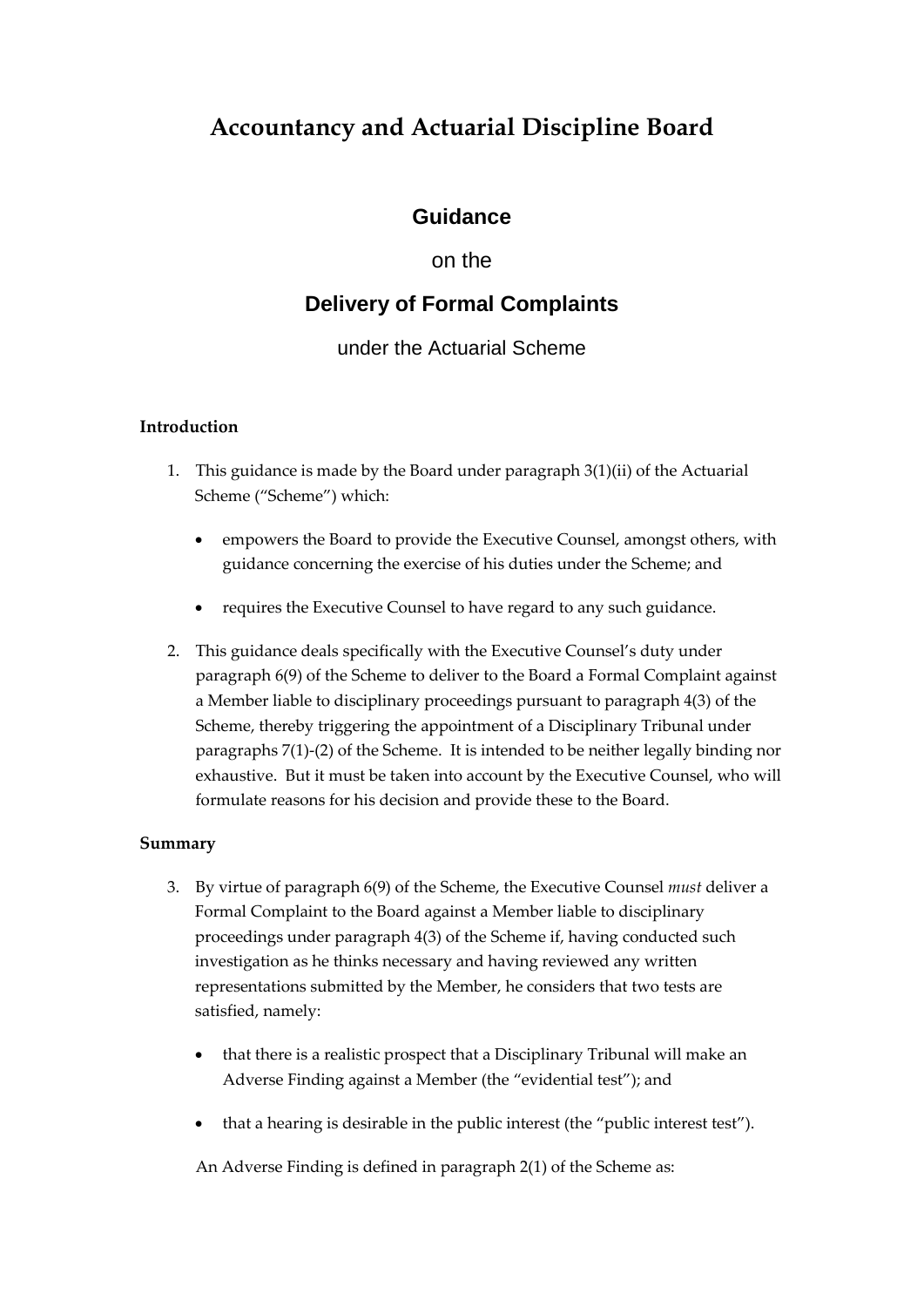"a finding by a Disciplinary Tribunal that a Member has committed an act of misconduct, or has failed to comply with any of his or its obligations under paragraphs 12(1) or 12(2)."

- 4. Both tests must be satisfied before the duty to deliver a Formal Complaint arises. Paragraph 6(10) of the Scheme makes clear that if the Executive Counsel considers that either test is not satisfied, he *cannot* deliver a Formal Complaint.
- 5. Every case is different and must be assessed on its own facts and merits. The assessment must be careful, fair, independent, impartial and objective. It must exclude personal views about disability, gender identity, race, religion or belief, political views, sex and sexual orientation. There must be no improper or undue influence from any source.

#### **The evidential test**

- 6. The Executive Counsel's task is to make an informed *assessment*, based on the information then before him, about the likely outcome of a Formal Complaint before a Disciplinary Tribunal properly directed on law and fact. He must decide whether it is more likely than not that an Adverse Finding *will* be made against a Member. This is a substantively different decision from that applied later by a Disciplinary Tribunal, if a Formal Complaint is delivered. Its task is to decide whether the Formal Complaint *is* made out applying the civil standard of proof (balance of probabilities) laid down in paragraph 10 of the Scheme to the evidence as it then emerges.
- 7. In undertaking that task, the Executive Counsel should make an objective evaluation of all the information available to him, including that about any defence or explanation which might be put forward. He should also:
	- Consider the standard of proof to be applied before the Disciplinary Tribunal by virtue of paragraph 10 of the Scheme, namely the civil standard (balance of probabilities).
	- Consider any conviction or finding made by, or admission made before, another prosecuting authority, regulatory or adjudicatory body in this or another jurisdiction, having particular regard to paragraph 13 of the Scheme.
	- Consider the strength, relevance and reliability of the evidence (on both sides). Paragraph 7(5) of the Scheme permits a Disciplinary Tribunal to take into account any evidence, whether or not admissible in a court. However, the relevance and reliability (and, therefore, the weight) of evidence may be undermined, for example, by the refusal of a witness to testify or by doubts about the witness's credibility/accuracy or by doubts about the quality/authenticity of documentary evidence.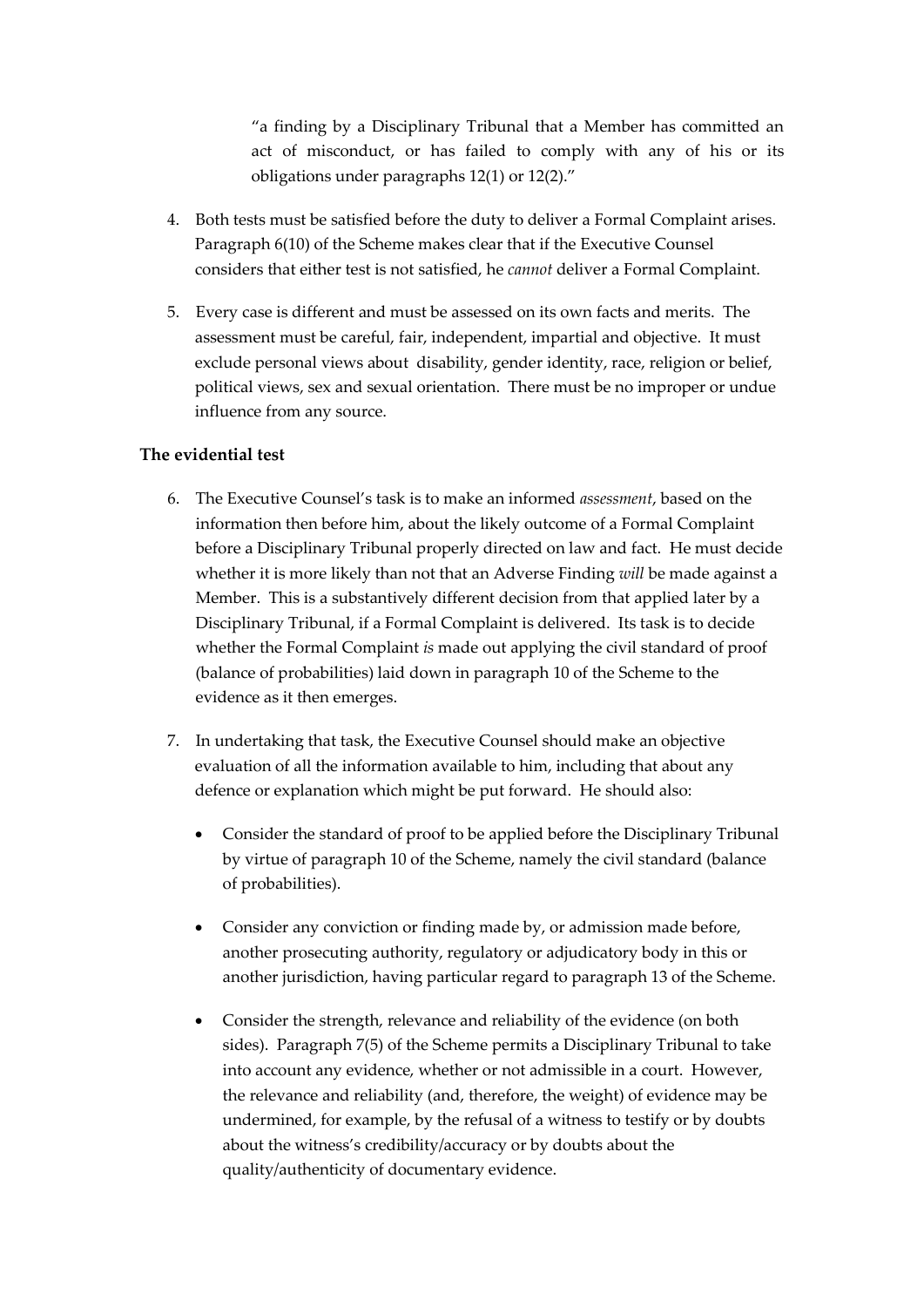- Consider the formulation of the Formal Complaint. The extent to which the evidential test is met will depend on the acts and/or omissions alleged in the Formal Complaint. The Executive Counsel will need to consider what it is necessary/appropriate to allege. Refinement of the allegations (for example, to omit a particular element, episode or state of mind) might enable the Formal Complaint to meet the evidential test when it otherwise would not. The Executive Counsel should not feel bound to allege either everything that could conceivably be asserted or nothing that could conceivably be resisted: see further paragraph 14 below, regarding the Executive Counsel's power to focus the Formal Complaint on certain allegations.
- 8. The Executive Counsel, having carried out reasonable investigations, should not normally seek to resolve any substantial conflicts of evidence (factual or expert) which remain.

#### **The public interest test**

- 9. If the evidential test is not satisfied, the public interest test should not and cannot be considered; no matter how important and/or serious the facts and/or issues may appear. But if the evidential test is satisfied, the Executive Counsel must go on to consider whether a hearing is desirable in the public interest.
- 10. In applying the public interest test the Executive Counsel should be especially mindful of four points.
	- All cases covered by this guidance are necessarily public interest cases, that is: they raise or appear to raise important issues affecting the public interest. This is underscored by paragraphs 4(1) and 4(2) of the Scheme. Paragraph 4(2) requires the Board to consider, amongst other things, whether the matter appears to give rise to serious public concern or to damage public confidence in the UK actuarial profession as well as all the circumstances of the matter including its nature, extent, scale and gravity. The Executive Counsel is required to ask a slightly different question: whether a hearing (rather than an investigation) is "desirable in the public interest". Thanks to his investigation, he is likely to answer that question by reference to more information than was available to the Board.
	- A Formal Complaint satisfying the evidential test should usually be delivered to the Board unless contrary public interest factors clearly outweigh those favouring delivery.
	- There are no alternative means of disposal open to the Board under the Scheme (resulting in an otherwise viable case being abandoned without any further action against the Member). Therefore, the Executive Counsel should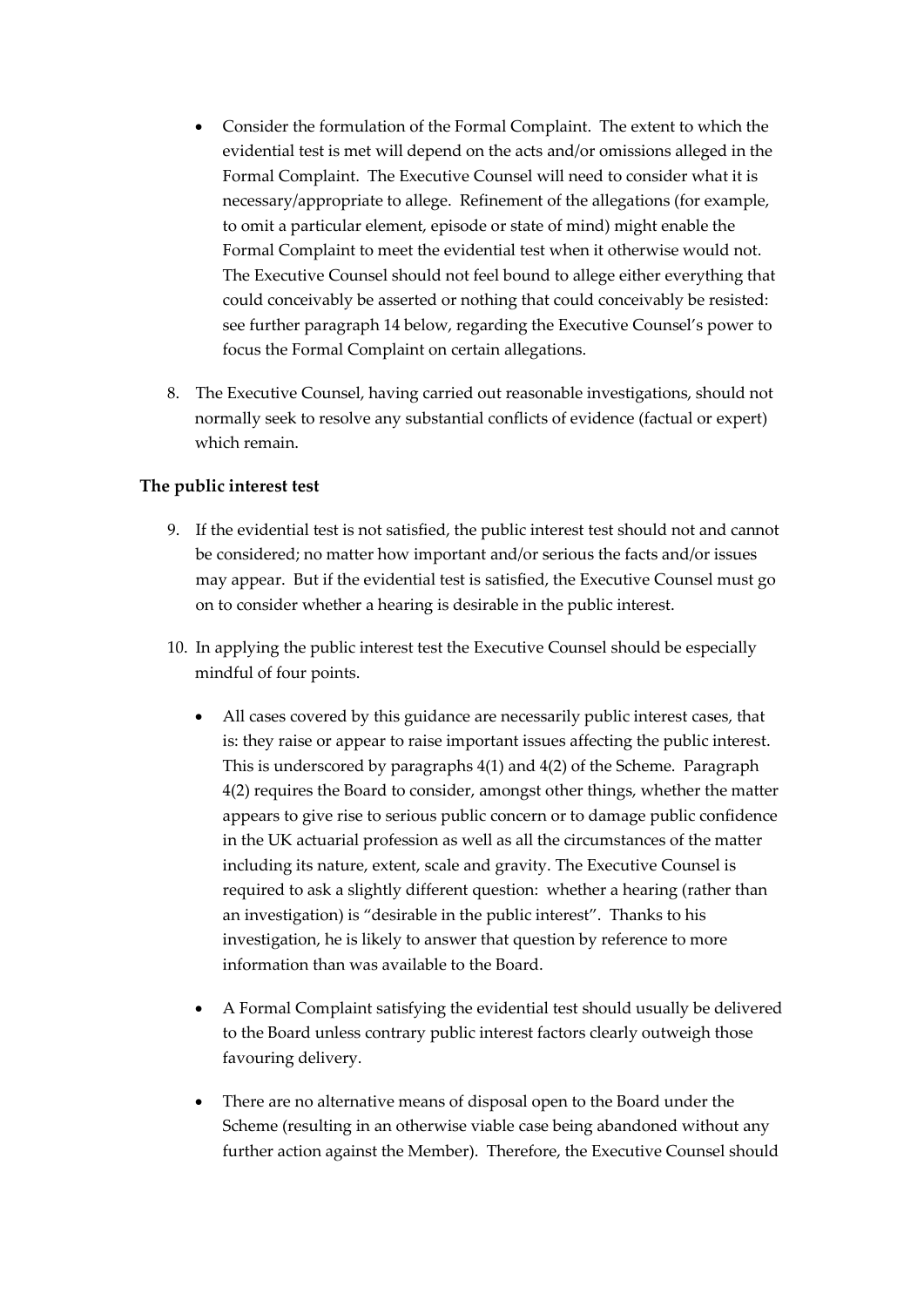proceed with caution before halting a Formal Complaint which satisfies the evidential test.

- The application of the public interest test is not simply a matter of comparing the *number* of factors on each side. The Executive Counsel must carefully and fairly weigh each factor, and then make an overall assessment. No single factor or combination of factors is necessarily determinative.
- 11. The following are examples of public interest factors favouring delivery of a Formal Complaint to the Board.
	- The gravity of the alleged misconduct and/or breach of obligation. Delivery is likely to be needed where there is evidence that the alleged misconduct:
		- a) involved acts of dishonesty or of a criminal nature or otherwise casts doubt on the integrity of the Member;
		- b) involved a failure to comply with a requirement to cooperate with the AADB pursuant to paragraphs 12(1) or 12(2) of the Scheme;
		- c) was pre-meditated, repeated or systemic;
		- d) involved abuse of a position of authority or trust;
		- e) casts doubt on the objectivity of the Member;
		- f) involved a non-trivial failure on the part of the Member to act with competence or due care or to comply with relevant legal, regulatory and professional requirements or otherwise involved action that could discredit the profession.
	- The gravity of the actual or potential consequences of the alleged misconduct and/or breach of obligation.
	- There is a real risk of repetition.
	- Public confidence in:
		- the actuarial profession;
		- the pensions or insurance industries;
		- actuarial reports; and/or
		- the Scheme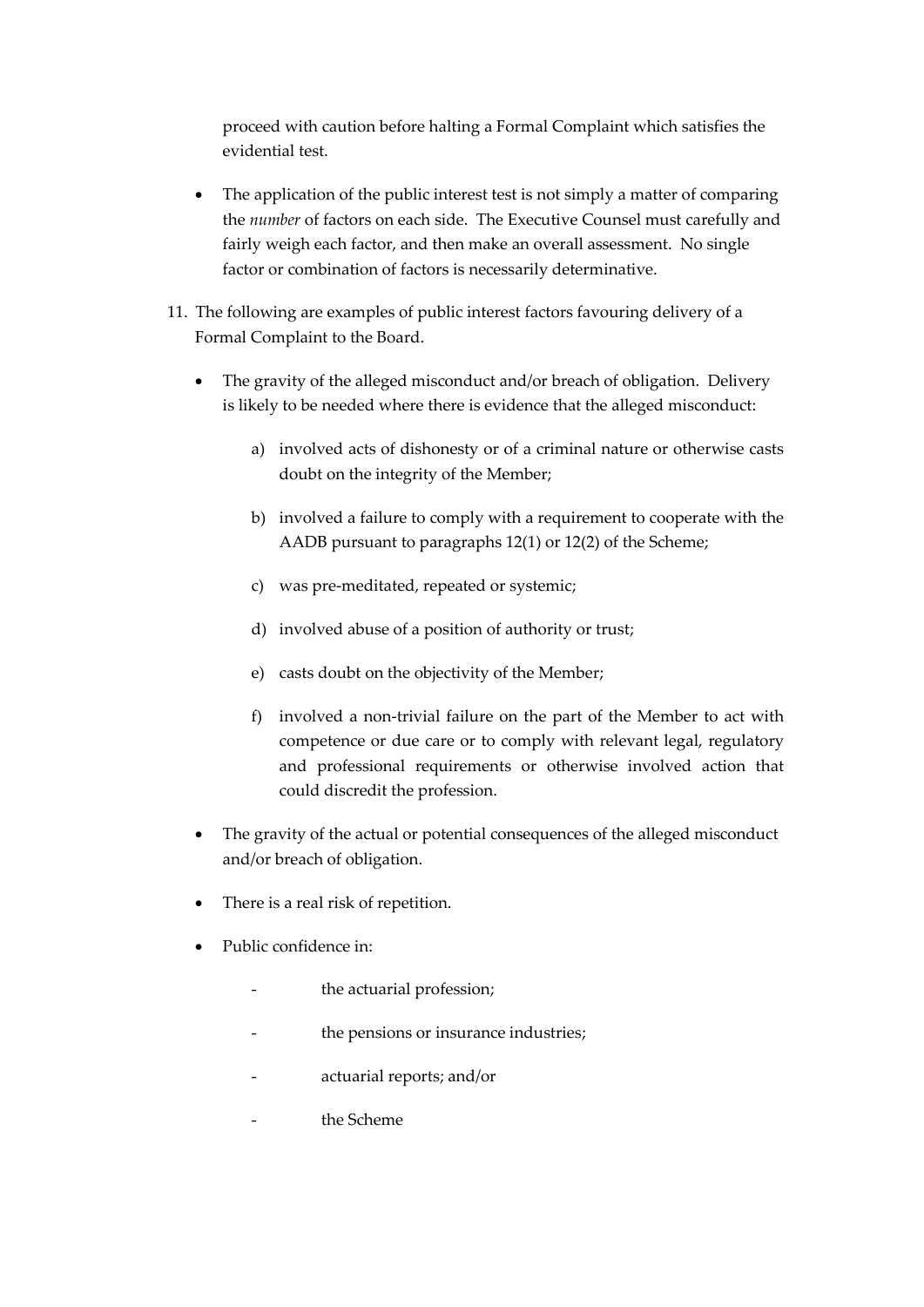- could be undermined if the alleged misconduct and/or breach of obligation were not pursued before a Disciplinary Tribunal.
- The disciplinary record, before the Board or otherwise, of the Member. The worse the record is (and the greater the similarity between the current allegation and the previous misconduct and/or breach of obligation), the stronger will be the public interest in proceeding. Conversely, if the Member has already been expelled or excluded or had any certificate suspended or withdrawn and the new allegation is relatively minor, there may be little public interest in proceeding .
- There is a need to deter future misconduct and/or breach of obligation and send a signal to the profession/public, thereby protecting and promoting high professional standards.
- 12. The following are examples of contrary factors.
	- The Member is very elderly or is (or was at the time of the alleged misconduct and/or breach of obligation) suffering serious physical or mental ill health and:
		- no longer practises; and
		- is unlikely to resume practice.
	- Even if the Formal Complaint is upheld, a Disciplinary Tribunal would probably impose no, or only a nominal or minimal, sanction (such as a token or small fine).
	- The loss and harm or potential loss and harm were minor and the misconduct was inadvertent.
	- Inordinate and prejudicial delay such that a fair trial would not be possible between the alleged misconduct and/or breach of obligation and the likely date of a hearing before a Disciplinary Tribunal unless:
		- the alleged misconduct and/or breach of obligation is serious; and/or
		- there is good reason for the delay (such as it has been caused or contributed to by the Member or the alleged misconduct and/or breach of obligation has come to light only recently or the complexity of the investigation or the existence of other proceedings or investigations by another prosecuting authority, regulatory or adjudicatory body).